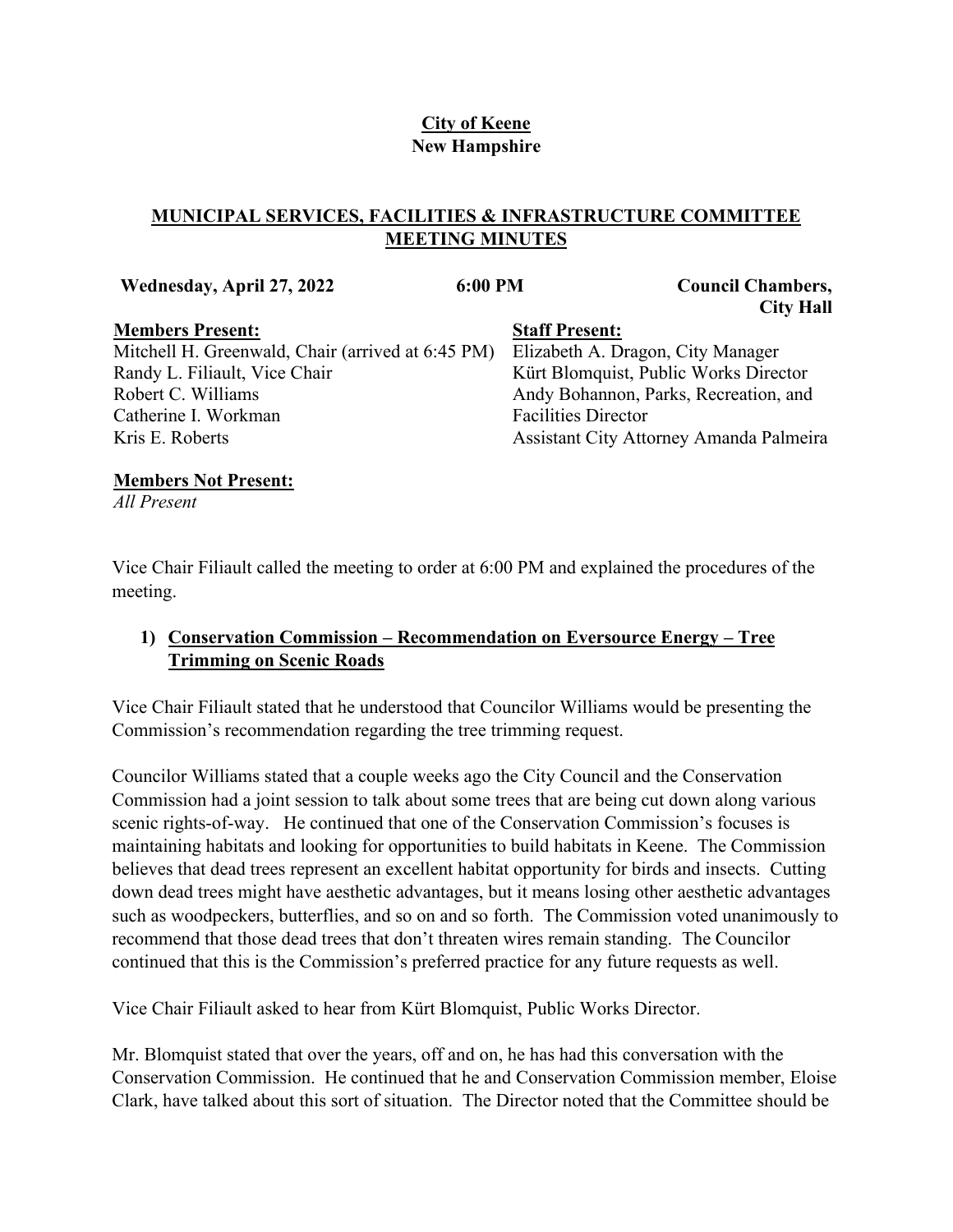aware that limbs on dead trees will eventually fall. Staff will work with Eversource Energy as they look at locations. One of the challenges on the scenic roads is that they are typically the oldest roads and typically only have a 33-foot right-of-way. This means that, in most cases, the trees are literally right off the edge of the pavement. Staff's concern is always public safety and there would be a concern with a tree coming down and blocking the roadway and having to be removed by the City. However staff will work with Eversource Energy and evaluate any potential remaining trunks that could remain standing.

Vice Chair Filiault asked if there were any questions from the Committee. Hearing none, he asked if members of the public had any questions. Hearing none, he asked for a motion.

Councilor Workman made the following motion, which was seconded by Councilor Williams.

On a vote of 4-0, the Municipal Services, Facilities, and Infrastructure Committee accepted the report from the Conservation Commission as informational.

### **2) Eversource Energy – Tree Trimming on Scenic Roads**

Vice Chair Filiault asked to hear from Eversource Energy.

Dane D'Darcangelo, Arborist from Eversource Energy, stated that he is here to discuss the proposed trimming and taking down select trees along scenic roads Concord Road, Concord Hill Road, Moore Farm Road, and Nims Road. He continued that the trimming will be conducted along the high voltage primary wire, which is on the topmost part of the pole. This is Eversource's standard, maintenance trimming, which consists of trimming the re-growth branches from 15 feet above that wire, 8 feet to the left and 8 feet to the right of that wire, and 10 feet below that wire. In addition to the standard maintenance trimming, Eversource identified 12 hazardous trees along the roads. These trees are either dead, diseased, dying, or otherwise defective, and Eversource would like to remove them at no cost to the City. Regarding the snags, Eversource will do whatever the City has decided is best. As long as the trees are not an impact to the wires, it does not matter to Eversource whether there is a snag left or if the tree is fully cut to the ground.

Vice Chair Filiault asked if there were any questions or comments from the Committee or staff. Hearing none, he asked if members of the public had any questions.

Councilor Williams stated that this is now the third meeting in which the Committee has discussed these trees, and now there will be a fourth, because this will go to the full City Council. He asked if this is an opportunity for the City Council to look at its procedures and maybe cut out some red tape. It seems a bit much to expect the Conservation Commission and the City Council to weigh in on this. He knows there is a public hearing aspect that needs to happen, but he would be curious to know what they can do to make this less of an ordeal.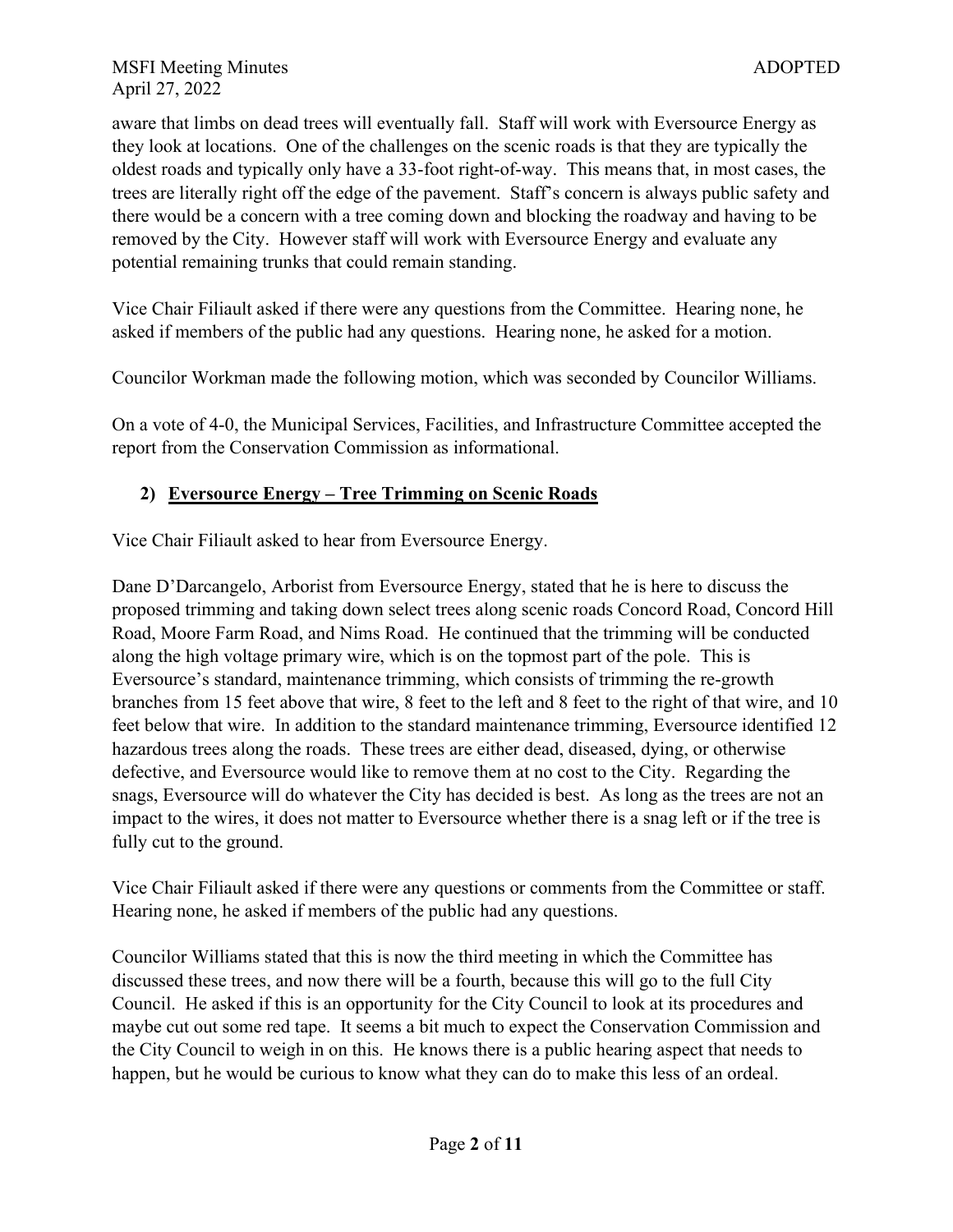Mr. Blomquist replied that the process is set by State statute. He continued that the Scenic Road Ordinance is an old statute, founded by towns which did not want the NH Department of Transportation (NHDOT) to do certain work along their roads. How you could get the requirement for utility companies and NHDOT to come see you is to designate certain roads that meet certain conditions as "scenic." He knows the City of Keene does a little more than the statute requires, but the public hearing is required by statute. Staff can look at the statute, along with the City Attorney, to see if the City Code can be amended a little bit. Staff can talk with the Committee regarding the areas of the statute that the City has added to.

City Manager Elizabeth Dragon stated that one of the complicating factors is the public hearing. She continued that if the Committee had acted upon this item [at the previous meeting], they probably would have had to suspend their rules, which is something they could do. She agrees with Mr. Blomquist that staff can take a look at the process.

Councilor Roberts stated that it is extremely important to be aware of what could happen if they rush this. He continued that Councilor Williams was probably not around when Eversource hired a company from Maine that butchered a lot of the trees in the City. The City Council and the City Manager were inundated with public feedback about how this company just cut, cut, cut.

Mr. Blomquist stated that it is a long process to have a road designated as a scenic road, because it is a citizen-driven process. He continued that it requires a petition from the road's residents. That is why there is an additional, perhaps onerous process for any work that occurs on the scenic roads, because the statues recognize that there is an effort to get the scenic road designation. It has been about a decade since the last proposal from residents for a scenic road designation. That is why the Public Works Department always cautions the City Council, when they review a request for designation, that they should make sure it is something they wish to do, because the processes to work on the road become what they are now experiencing. Staff will look at the statute, with the City Manager and the City Attorney.

Vice Chair Filiault asked if there were any further questions from the Committee or audience. Hearing none, he asked for a motion.

Councilor Williams made the following motion, which was seconded by Councilor Workman.

On a vote of 4-0, the Municipal Services, Facilities, and Infrastructure Committee recommends the City Council authorize Eversource Energy to perform all tree trimming services on requested scenic roads: Concord Road, Concord Hill Drive, Moore Farm Road, and Nims Road, in accordance with the recommendations of the Conservation Commission to leave the snags (dead vertical trees) in place, if possible.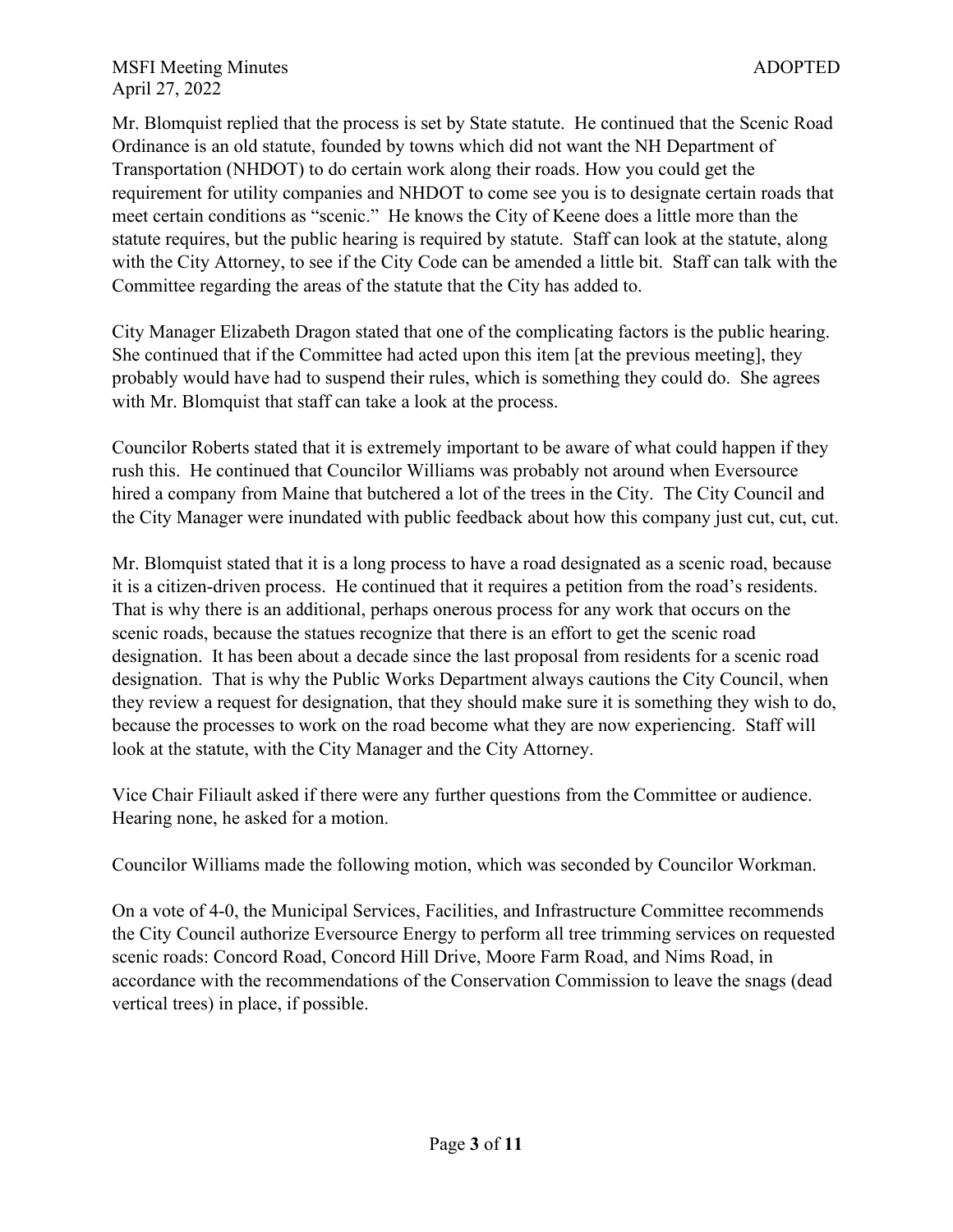### **3) Monica Marshall – Request that Railroad Square be Designated a Smoke Free Zone**

Vice Chair Filiault asked to hear from Monica Marshall regarding her request.

Monica Marshall, of 81 Terrace Street, stated that this is her second time before the Committee. She continued that after she was first here, she formed a small committee with other people who were present this evening, and they began to reach out to many different groups of people, such as the hospital, the smoking cessation group, the YMCA, Monadnock Family Services, the Monadnock Food Co-op, the Police Chief, clergy people, and lots of citizens who love downtown. What kept coming up during their discussions was Railroad Square. She and a couple other people spent quite a bit of time in Railroad Square, at different times, and it is clear that Railroad Square could be something much more than it is right now. In the past, it was much more of a meeting place for lots of different kinds of people.

Over the past 10 or so years, the City has taken away picnic tables and benches that were there, in an attempt to maybe fix some issues that were happening there. However, people with young families do not even think about coming downtown. They do not think of Railroad Square as a place to bring their children, because it often has many smokers, and there is no place to sit, nothing for children to do, and is not inviting. Elderly people whom the committee spoke to said there are no benches; it is not a place to stay; it is not welcoming. With the work the City is doing on the Arts Corridor across the street, it felt right to pull back her initial request, which was for all of Main St. to be smoke free, and to do it in two tiers. The committee looked to Burlington – and more specifically to Church Street, which is designated smoke free – as a model for their plans. Ms. Marshall noted this works well in Burlington and you can see all of the information on the website.

Ms. Marshall continued that her proposal is to make Railroad Square smoke free by posting it, including the bench at the edge of the square. Last time she was before the Committee, someone said that cigarette butts compost and there is "no big deal" about them. Thus, she copied some articles for the Committee about the thousands of people who die every year from second-hand smoke and what happens to cigarette butts when they are dropped. They do not even start breaking down for 10 years. When water drips on them, it releases chemicals that are harmful to humans and animals into the soil. Cigarette butts are a health hazard. They are synthetic, not natural. She will leave those articles for the Committee. To be clear, she wants the bench that is on the edge of Railroad Square to be included as smoke free. The idea is to post that the area is smoke free, but not to have Police enforce it; the norms over time, and the people using the space, would enforce it, just by their behavior.

Ms. Marshall continued that they are also asking that more plantings occur and for picnic tables and benches to be brought back. They are also asking that businesses be responsible for sweeping up the butts every morning and every evening when their clientele are gone. They ask that businesses employees voluntarily smoke behind the building, so they are not in Railroad Square during smoking breaks. They also ask for the corridor all the way to the Co-op to be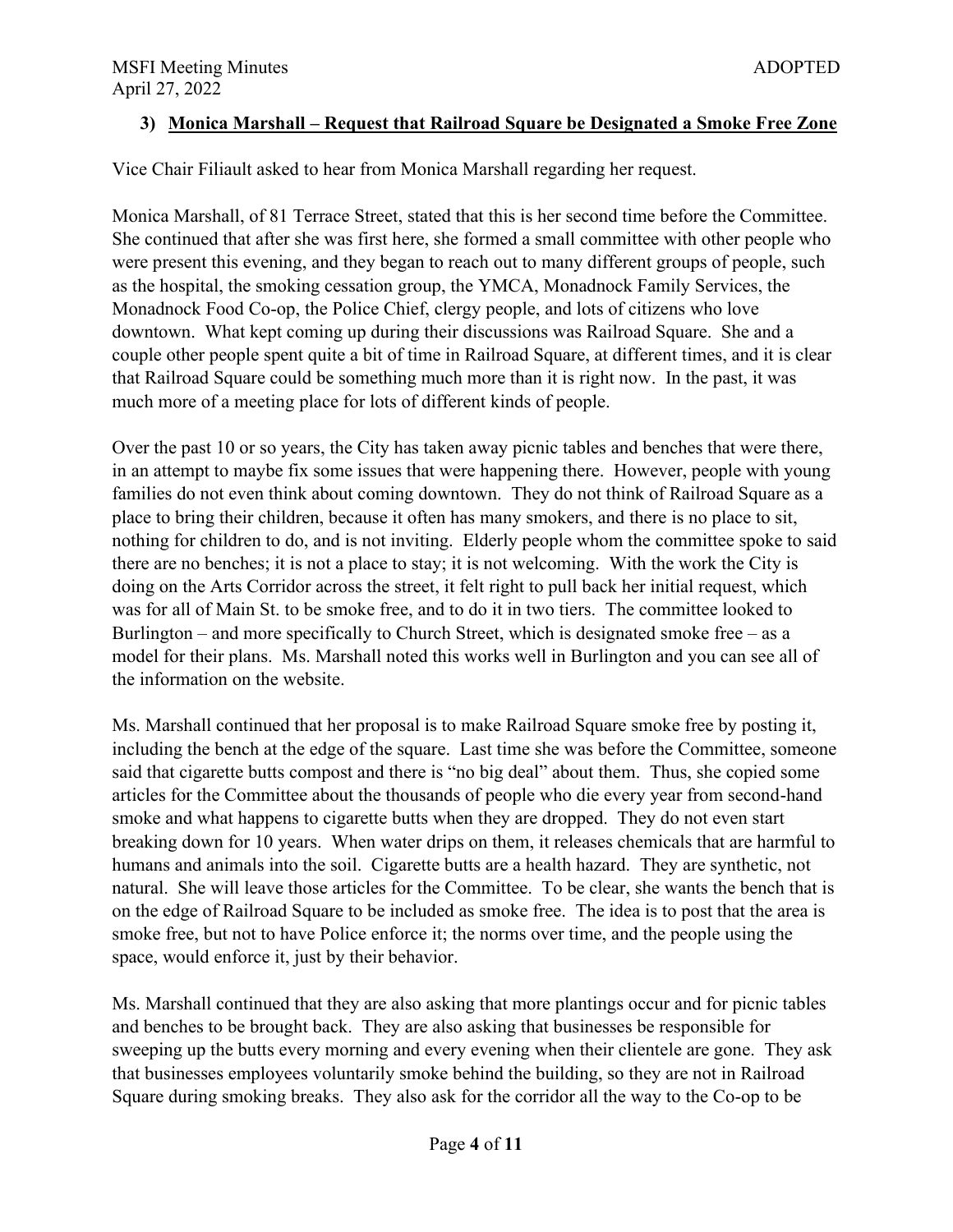smoke free. The Co-op is part of an association with the restaurant and the condo building there, and they are posting their area, in back of the Co-op, as non-smoking. This corridor would provide the beginning of a nice little area. Roger Weinreich, one of the committee members, is willing and has already started to spearhead a movement of downtown merchants as a public/private, or just all-private group that is willing to build a play structure on that grassy area between the Co-op and Railroad Square to attract people with children. They think it is financially and socially a good thing for Keene to start there. If in a year or two they see that it has been successful, they can spread out, maybe by making a certain number of feet from each restaurant smoke free. The studies are clear that anyone eating outside in a smoke free area would still be inhaling the cigarette smoke from the people walking by while smoking. They could make that a longer corridor, in a year or so, when they see how well this works after people get used to not smoking in Railroad Square. They could see who they could invite back in to use the square so that it provides a meeting place for a larger group of Keene citizens. Currently, it is only used sporadically by one group, mostly, but the committee feels that these changes would allow many different kinds of people to use the square again.

Vice Chair Filiault stated that he sees there are two phases to Ms. Marshall's request – one is the smoke free designation, and the other has to do with setting up benches and tables and coordinating with businesses to create a semi-playground. Ms. Marshall replied that all of that together is one phase, for this spring. Vice Chair Filiault replied that it is two separate things for the City Council, because the smoke free designation would be an Ordinance and the other part would be handled administratively.

Vice Chair Filiault asked for staff comments.

The City Manager stated that the City Attorney is away on vacation this week. She continued that staff has been talking about how best to move forward with a request like this. The Railroad Square area has many different things going on. There are restrictions related to the pavers, [for example], and certain parts of the area are potentially considered as a "park" but they are unclear if it is listed in the Ordinances as such. If it is a park, there are rules they can create, related to smoking restrictions, versus an Ordinance that would need to be created if it was public property. Thus, staff has some work to do with the City Attorney when he returns, to define some of those things and give the MSFI Committee a recommendation on how best to proceed. Regarding looking at activating the area, you would be surprised how complicated benches are; it is not as easy as one would think. Thus, staff recommends that Ms. Marshall's suggestions related to activating that area with different pieces of equipment and structures be referred to staff to be considered as they move forward.

Vice Chair Filiault stated that his question for the City Attorney, although he is not here, is whether it is correct that at one point Railroad Square was designated as a park.

Mr. Blomquist replied that is correct. He continued that as the City Manager said, issues with the Railroad Square area are complex. That property was originally owned by the railroad and in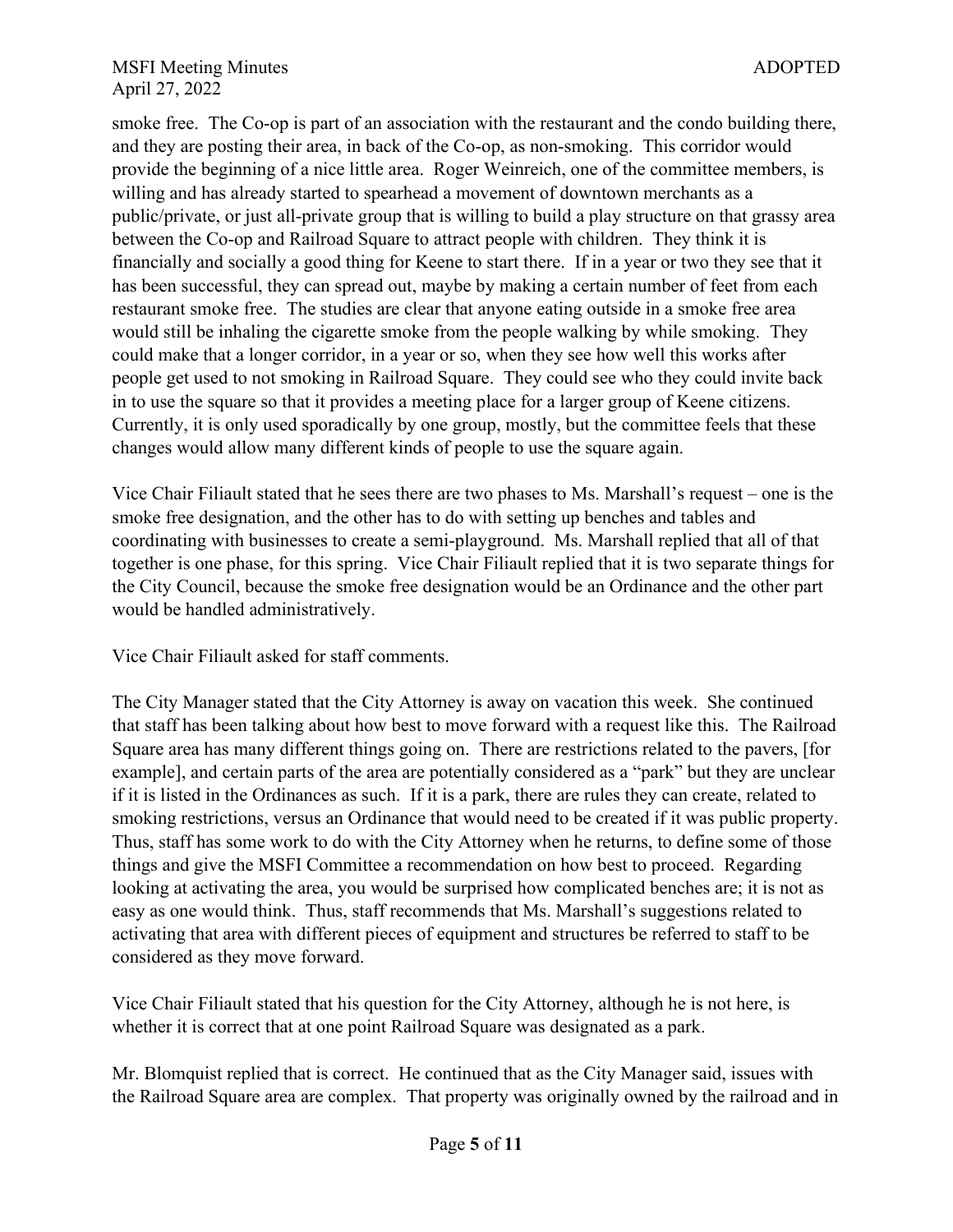1988 it was purchased by the City. Then there was the group that came in that proposed to place the brick areas there as part of a project for that area, and in doing that, the City Council adopted the Resolution that identified the restrictions for the use of that area. The grassy area beyond that is just City property; it is not a park. It is overlaid with the multiuse trail, which the City has spent Federal money on as a public way. He knows the City Attorney's Office is working with the Parks, Recreation, and Facilities Director to clarify the whole discussion of parks. Within the Code, there are only certain spaces that have been declared as such. Other places folks like referring to as parks, like Railroad Square, are not designated as parks. As the City Manager indicated, that does not allow them to use certain tools for restrictions. Thus, there is some work to be done here. Regarding the other items, he and Mr. Bohannon will work with the City Manager's Office to see if there are some things they could reintroduce into the space. Benches are challenging in the downtown area. They rotate benches around, as they deal with different issues, because people do ask for them, but at times there are challenges when there is a conflict between users of the benches and the activities immediately adjacent to them.

Vice Chair Filiault asked, in fairness to Ms. Marshall, if the MSFI Committee were to put this on more time to wait for the City Attorney to return and get together with staff from Public Works and Parks, Recreation, and Facilities, and everyone else involved, when could they expect this item to return to the Committee? Mr. Blomquist replied that they could probably give the Committee an update in a month, and the Committee now only meets once a month.

Councilor Workman asked if there is anything currently prohibiting the surrounding businesses in the Railroad Square area from putting up their own signage right now, designating no smoking areas. The City Manager replied that as long as it is in a business's own area, she does not know of anything that would be prohibiting them. Mr. Blomquist replied that a business cannot restrict it on the sidewalk outside of their business. He continued that there was comment about restricting it on either side of the doorway. Staff dealt with some of this when they were dealing with the smoking issue before, when the legislature passed the RSA dealing with indoor smoking. When you get out on the public way, NH laws are not as progressive as those in other states. Councilor Workman asked if he means there is nothing that says "You cannot smoke X amount of feet in front of an entrance." Mr. Blomquist replied that is correct. He continued that for example, a number of private entities have declared their campuses as smoke free, but what happens is people come onto the public way and smoke there, and that is because they cannot restrict it in the public way.

Ms. Marshall named a business where she saw a "No smoking 25 feet from the door" sign, and continued that a number of housing apartment units have similar signs. She asked how that fits in with the City Ordinances. Mr. Blomquist replied that they are doing it illegally.

Vice Chair Filiault stated that it looks it will take until at least next month's meeting to address this, and as Ms. Marshall has heard, the MSFI Committee cares; they just have to stay within the legal boundaries. He continued that Ms. Marshall will be notified and hopefully next month they will have enough information to bring back.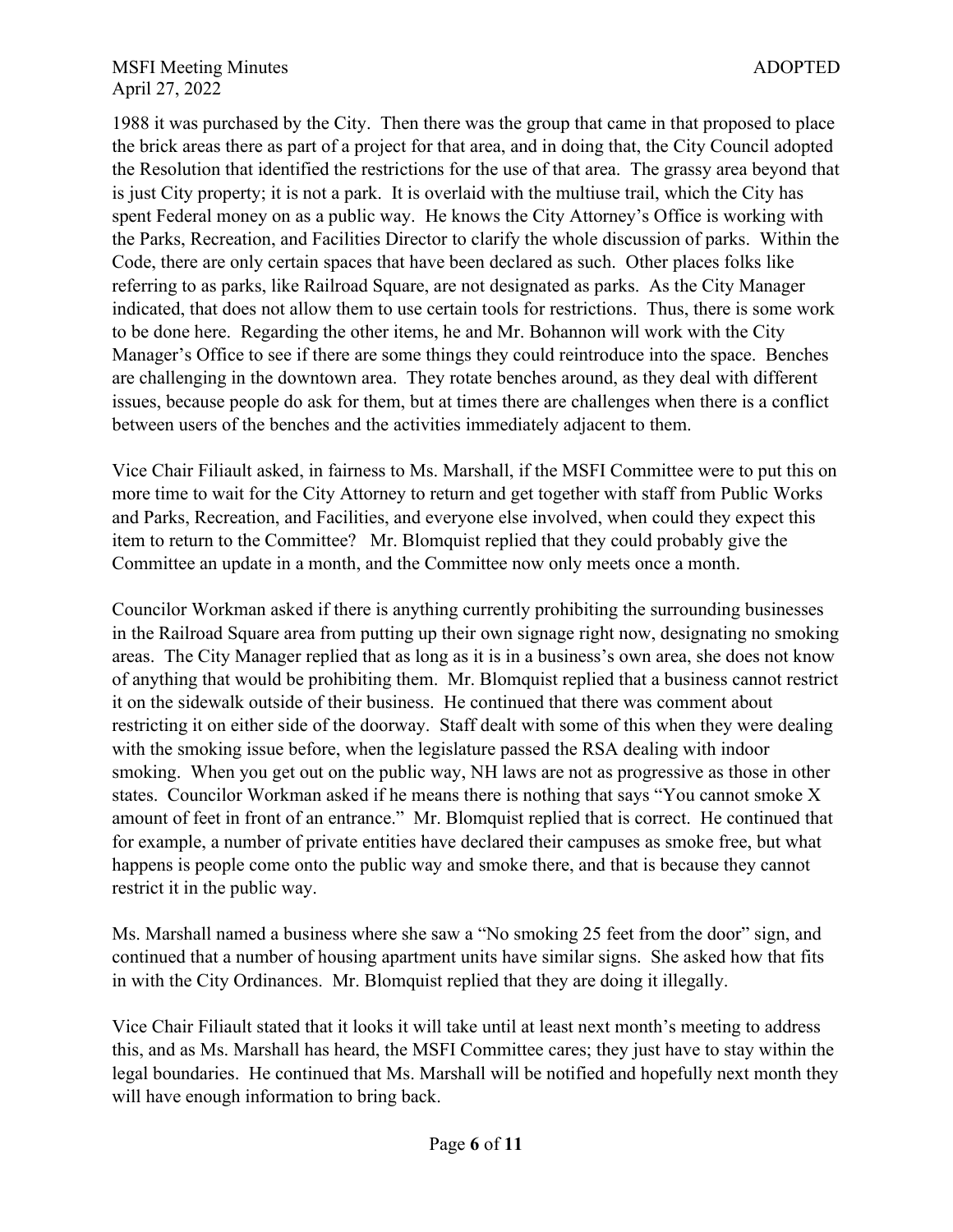Councilor Roberts made the following motion, which was seconded by Vice Chair Filiault.

On a vote of 4-0, the Municipal Services, Facilities, and Infrastructure Committee recommends that the portion of the request for park attributes be referred to staff, and recommends that the smoke free zone portion of the request be placed on more time.

# **4) Councilor Thomas Powers – Renaming the Keene Recreation Center to the Brian A. Mattson Keene Recreation Center**

Vice Chair Filiault stated that Councilor Powers is not present, and asked to hear from staff. The City Manager stated that she is asking the MSFI Committee to put this on more time, because Councilor Powers really wants to be here to present this item and has asked that they hold off until he has returned.

Councilor Williams made the following motion, which was seconded by Councilor Workman.

On a vote of 4-0, the Municipal Services, Facilities, and Infrastructure Committee placed the renaming of the Keene Recreation Center to the Brian A. Mattson Keene Recreation Center on more time.

# **5) Presentation - Downtown to Trails - Parks, Recreation, and Facilities Director**

Vice Chair Filiault asked to hear from staff.

Mr. Bohannon stated that tonight's presentation will give an overview of the final document created by the UNH Cooperative Extension related to the study of Keene's trail system, which is in the agenda packet. He continued that they started this program in 2019 with the UNH Cooperative Extension, to look at where they were. Timing was not right and then COVID-19 interrupted everything. Last June, they came forward and received the funding to pursue this. In early August, they started the initial presentation to the Bicycle Pedestrian Path Advisory Committee (BPPAC), which was a core group, and then brought in several members of the public from downtown businesses and Antioch University to engage them in a process. Tonight, he hopes the Committee sees that this gives them good direction for the future.

Mr. Bohannon continued that they owe a great deal of gratitude to project managers Shannon Rogers and Jada Lindblom from the UNH Cooperative Extension, who were not able to be here tonight. Dr. Rogers and Dr. Lindblom did the majority of the work, leading the team and putting the presentation and final report together. They are both economic development specialists for the UNH Cooperative Extension and have done great work. He has started to promote Keene's program on different blogs and elsewhere, so Keene will have some nice recognition out of this program.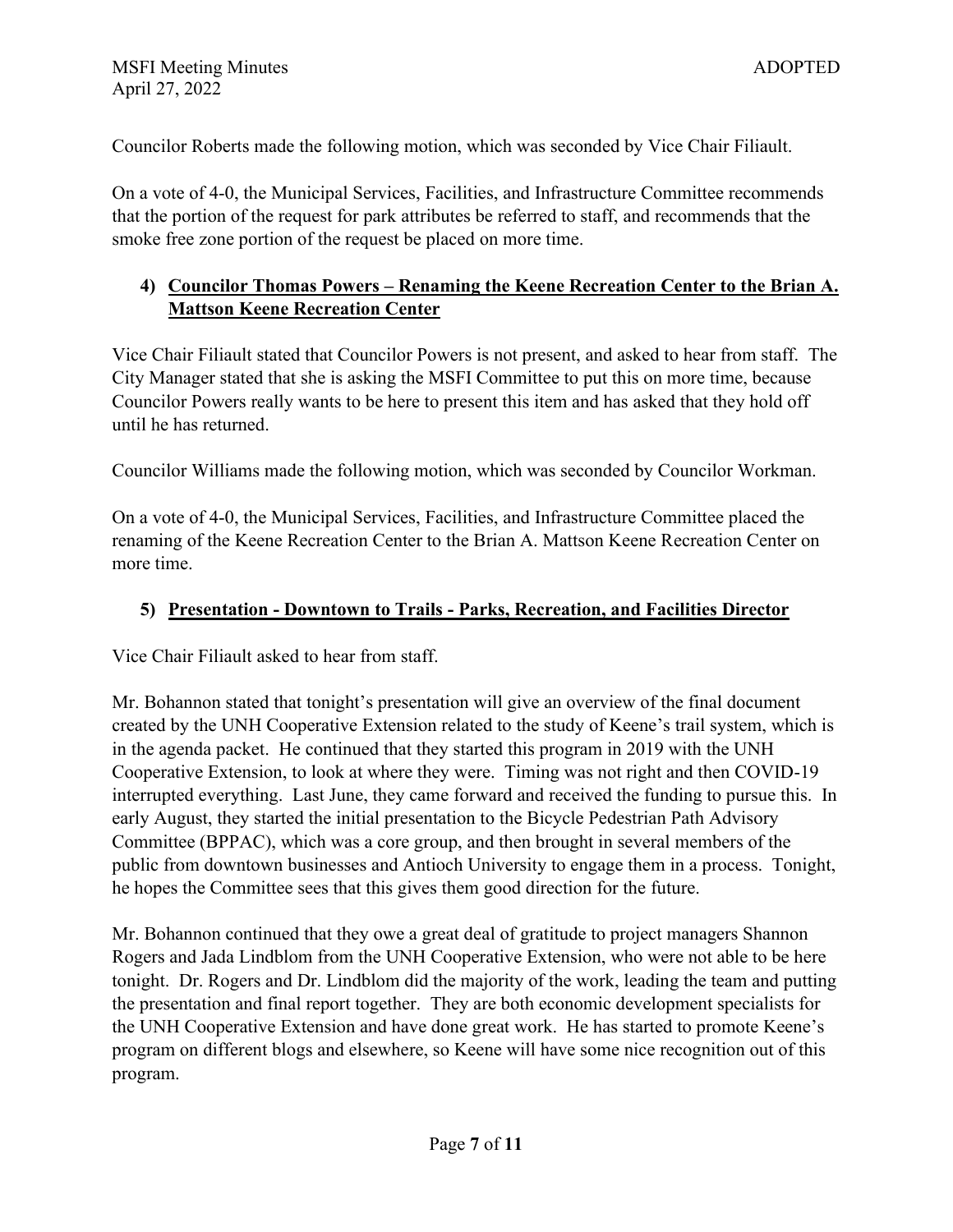He continued that regarding the national Trail Town movement, they went to Kentucky to look at this as a national movement. Pennsylvania copyrighted the Trail Town name, so what occurred in KY was a copyright issue. That is why Keene has "Downtown to Trails." Thinking about Keene's trails, their surroundings and what has been built over the years, there are four key elements to the success: first is the natural environment, including rivers, scenic areas, forest, and parks. Second is economics, with a great, vibrant downtown. When (Dr. Rogers and Dr. Lindblom) looked at Keene, they said "You kind of already have a lot of these elements, but let's investigate how we can improve it." When they go into some of these towns, they are trying to revitalize downtowns through the trail system, but this was a unique opportunity for them to see how things are done really well and make it even better. They found ways to do that. The third element is Keene's built environment. There is a central business area, and infrastructure relating to parking, bike racks, sidewalks, and more. The fourth and final element is the social and leadership component, which is big. Keene has great leaders related to the trails, such as Pathways for Keene and the mountain bike club, the Monadnock Cycling Club, and other groups in the community that want to make the trail system better. Bringing those people into the conversation along with the downtown businesses was a good way to engage the process.

Mr. Bohannon continued that when they look at revitalizing this program and creating these components, they wanted to review the research connecting all of them. They looked at other NH towns, like Bristol and Ossipee. The State of NH is undergoing this exercise as well. UNH Cooperative Extension had already been in Keene doing trail study for that program, as well as in Manchester, Nashua, Salem, and some of the other larger communities, learning about what they see around the state and how the trails connect to these towns. Dr. Rogers and Dr. Lindblom trained all the committee members to conduct intercept surveys. They were modified a bit due to COVID-19, but they did have people out on the trails, asking trail users questions like whether they are a Keene resident and how they engage with the trails. They also did spatial assessments. Using a phone app, trained committee members went out and collected the GISbased information. Will Schoefmann, GIS Technician and BPPAC staff liaison, downloaded all that information for use in future analyses with the BPPAC when issues come forward.

Mr. Bohannon continued that they wanted to look at the opportunity for how to make Keene a destination for the trail system. It is a vision of his to make Keene a destination for trail riders of all uses, the multiuse trails as well as the single-track trails. There is great mountain biking here and in different areas. It is all connected, and the question is how to get people into the downtown, staying overnight and utilizing the downtown services and spending money. The study team had good interaction with the downtown businesses as well as smaller businesses right off the trails.

Mr. Bohannon continued that when they were looking at trail assessment characteristics, the highlighted ones are the top six to look for along the trails. The slides show how they rated different things. They had almost 200 asset characteristics, related to where they were, what could be done, and more. For example, off Water St., the trail starts to come into downtown by the Co-op and into Railroad Square. That is a great downtown entrance. As they expand the rail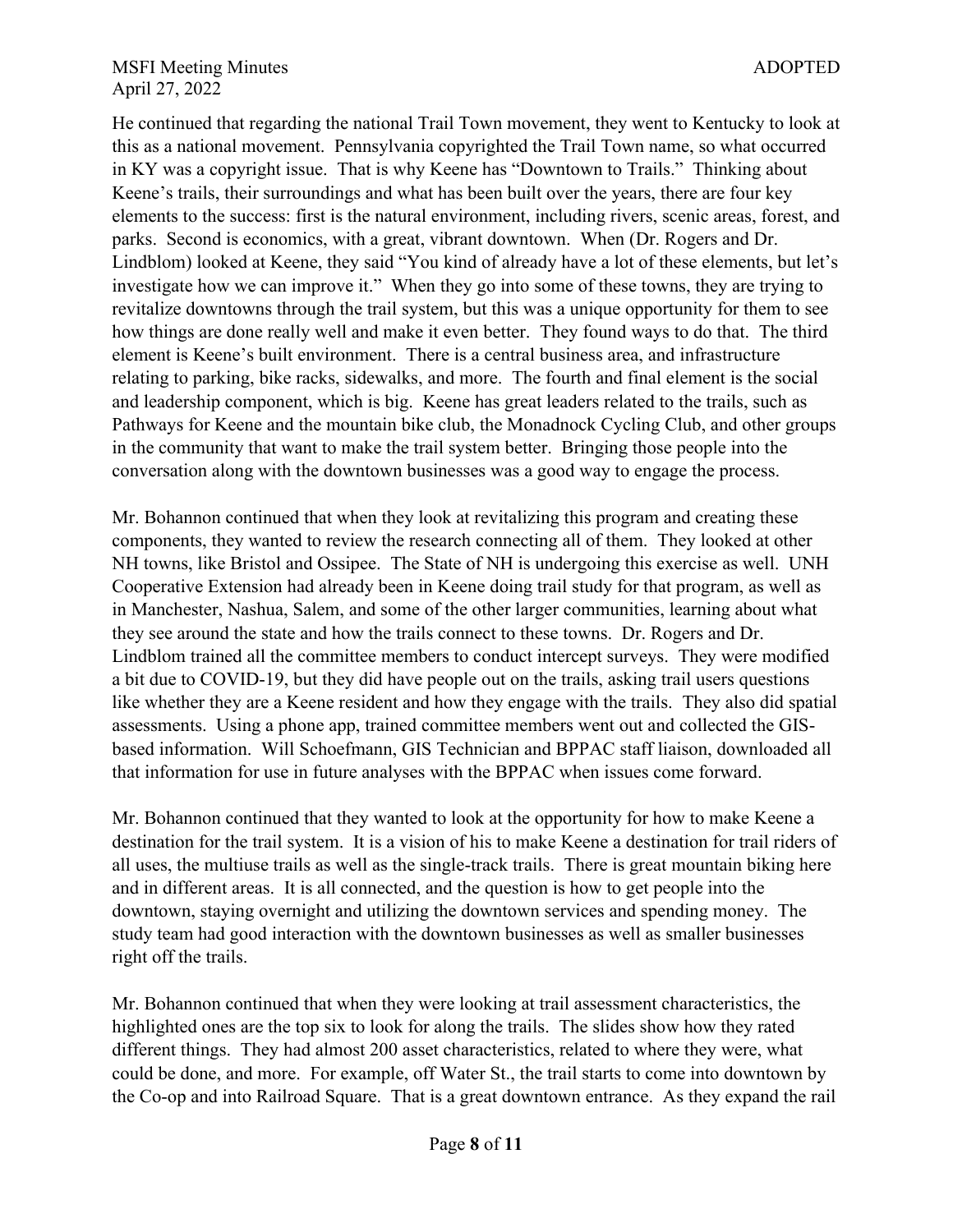trails from Eastern Ave. out to Rt. 101 and across into the Swanzey line, it will draw more traffic that may not necessarily know about downtown. The sooner they begin to give people information about what is in downtown Keene, the better. It would be beneficial for Keene, to have people stay downtown longer and spend money and possibly want to stay overnight or move here. Having a couple hotels right off of the rail trails is very helpful. There are many benefits to having Cheshire Rail Trail cut right through the middle of downtown. The Ashuelot Rail Trail is right off Emerald St., in a close proximity, five minutes, and there is an international market right off the corner of the trail, which is a big bonus for people. Right up the road, there are coffee shops and food trucks. Highlighting those things so that people know they are there is important.

Mr. Bohannon continued that the map in the report shows where they captured the data points, mostly in the downtown footprint in the Railroad Square area. They tried to get as much information as they could. There are many data points at West St. and Island St. Ashuelot River Park has a trailhead with a kiosk. Pearl St. has a lot of connectivity, all the way to Antioch and Kohl's and the businesses in that area. There is another trail at Eastern Ave. where people can park. Of the 191 responses, 151 had usable data. They did not get as much as they wanted; COVID-19 was peaking again and folks were a little resistant to go out and do the survey. They could have put the survey on social media to get more responses, but the folks from UNH did not want that, because it could be skewed. For example, a local group supportive of the trails could say, "Okay, everyone take the survey, and this is what to say," and it does not work out as well. They tried to get different clubs to send the information out to, say, the DeMar Marathon runners and the 4 on the  $4<sup>th</sup>$  runners, but for whatever reason were unable to connect those dots. Eightyone percent of the 151 responses were residents of Keene. Visitors were mostly from the surrounding geographic area in VT and MA. A good number of the 151 usable responses were from bicyclists. Keene rail trails are popular for biking and they are pushing to build that infrastructure to help bicyclists.

Mr. Bohannon continued that there is a high satisfaction with the rail trails. Very few people indicated in the survey that they have a low satisfaction. He would like to understand why a few people rated their satisfaction with the trails as low, but that is something to work on another time. The surveys show satisfaction with downtown, with more respondents indicating a "medium" satisfaction with the downtown compared to satisfaction with the trails, which could be for various reasons. There are many positive/negative responses to these factors impacting the satisfaction. There was a positive and a negative related to a variety of businesses, services, and restaurants. In his opinion, Keene has a great downtown with a lot of businesses and restaurants and opportunities, but maybe there was not enough of one particular thing someone was looking for. One thing that definitely is a negative is that if you have ever ridden a bicycle downtown, you will know that it is "a little bit of a life journey." There is definitely opportunity there. Parking is limited, which they hear all the time. One person commented on "inconsistent trail conditions throughout the network." Downtown has a paved trail infrastructure, but once they get outside of that corridor it turns to stone dust, which is much cheaper for the City to maintain, long-term, going all the way out to some remote areas. They have a lot of opportunity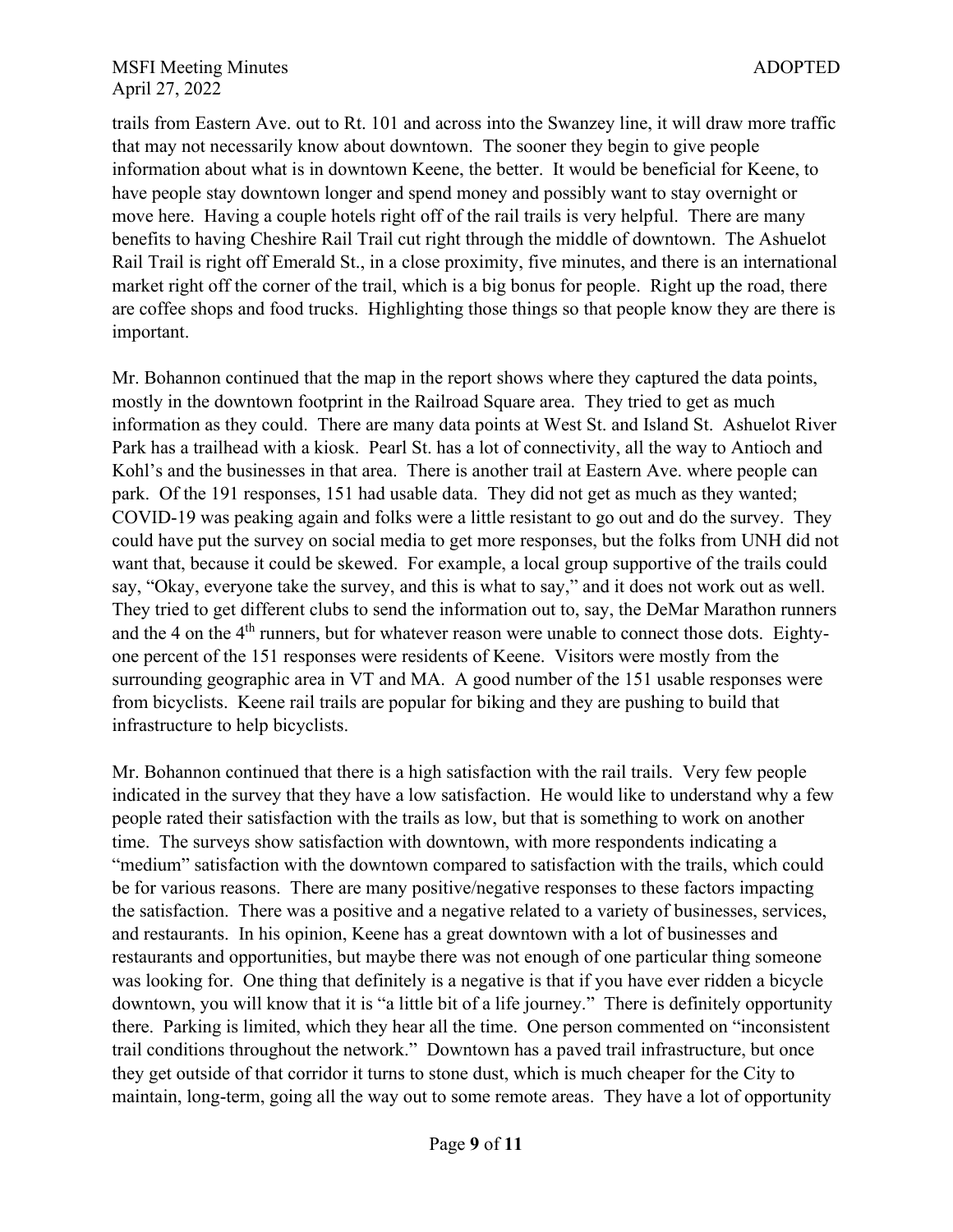for safety and lighting, positive and negative, and they are grateful to Pathways for Keene for donating a lot of the lighting that exists. Those are some examples of responses.

Mr. Bohannon continued that the Gateway to Downtown is the trailhead he shared with the Committee, at Water St. It is a good opportunity to highlight what is coming before you in the downtown – restaurants, locations for services, and opportunities for trail users to have longer, extended stays. That is what they want to do, and they want to be able to leverage what Keene already has and create more vibrancy for all trail users. Wayfinding is improving. They have been able to add some kiosks recently. Recently, on the back of the kiosk for the Ashuelot River Rail Trail, on Emerald St., Peter Poanessa of Keene Sign Works completed it by putting up the history of the rails. He suggests people go take the time to read it; it gives a great history of the City of Keene and how the rails impacted it. Some parts of wayfinding are opportunities to better indicate where people are on the trail system and people's proximity to downtown and its attractions. They want to see bike shops; there are two in Keene, on lower Main St. opposite one another. People may not realize, but Good Fortune has a bicycle repair shop inside, which people might want to know about if they have a flat tire coming into downtown or something of that nature.

Mr. Bohannon continued that the committee reached out to the Rotary Club and had a good turnout there. They presented to the downtown business group, which is a good opportunity to have some extended conversations about this. They could have had a whole meeting about this particular project with the downtown business group, but they needed to move onto other agenda items. The report was shared on UNH Cooperative Extension's social media and the City's social media, and the blog is still forthcoming. Trailfinder Trailside Services is an opportunity for businesses in the downtown or in Keene in general to put their information on an app. Trailfinder Trailside Services was built by the UNH Cooperative Extension, and has all the trails in NH and VT. He shared this with the downtown business group, and several of the downtown businesses loaded their information in. Then, a Boy Scout troop in Walpole was trying to find a bike route to use and found this app, saw some of the businesses in Keene, connected with a business owner, rode to the business as a field trip, and then went back to Walpole on the trail. As a result, this business had a dozen Boy Scouts buying food. It was a win/win situation. Ten businesses in the downtown footprint have input information. They can share their hours, information about restrooms, and so on and so forth.

Mr. Bohannon continued that they have done the evaluation. Regarding the economic impact, retail, food, and drink are the prime downtown businesses and ways in which people spend money downtown and make the downtown more vibrant. The rail trail study demonstrates that these amenities, in combination with the Ashuelot and Cheshire Rail Trails, provide for a high economic impact.

Mr. Bohannon stated that he is happy to answer questions. Vice Chair Filiault thanked Mr. Bohannon for his presentation and asked if the Committee or public had any questions. Hearing none, he asked for a motion.